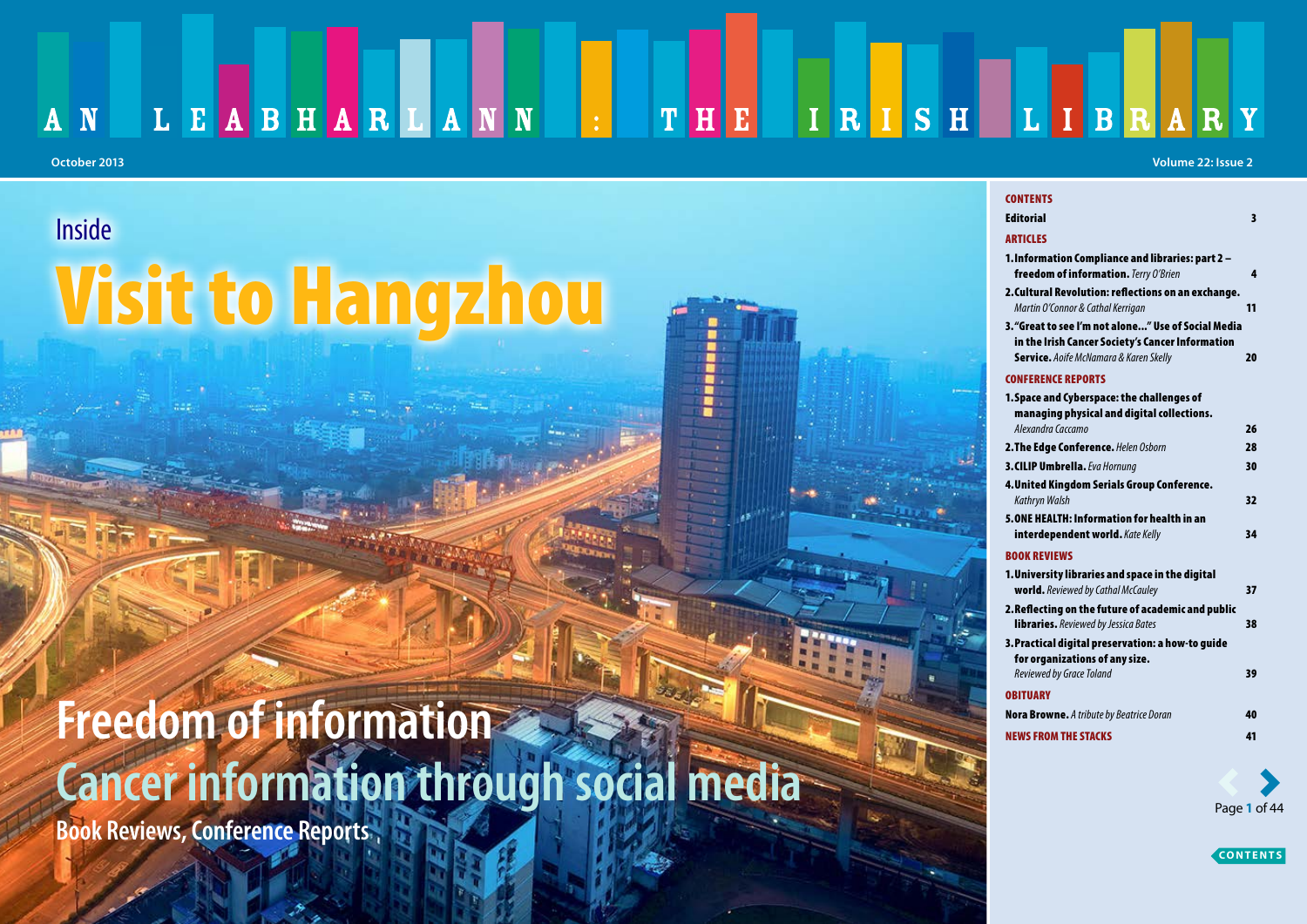## <span id="page-1-0"></span>**Book Reviews**

### **University libraries and space in the digital world**

#### **Edited by Graham Matthews and Graham Walton. Farnham: Ashgate, 2013, xvii, 228pp, ISBN: 9781409423829. £49.50. Hbk.**

When asked to review this book I was just coming to the end of a  $\epsilon$ 20 million new building and refurbishment project at NUI Maynooth Library. After living and breathing buildings for more than five years I was curious to see if after reading it would I have done things differently? Later on, I will return to this question. In terms of coverage of aspects of library buildings the book is broad. There are 14 chapters each with extensive and useful references.

Chapter 1 introduces the issues and sets the context. Many of the libraries that influenced our development, including the Information Commons at Sheffield and the wonderful library at the University of Leicester,are mentioned as noteworthy. In Chapter 2, Feather takes a historical perspective in what is a lively and informative gallop from 668BC through to the twentieth century.Chapter 3 illustrates all that is good, and not so good, about this book. It comprises an introduction to some of the theoretical concepts underpinning current approaches to university library space which is neither detailed nor comprehensive and ultimately falls between the two stools. This chapter, due to the number of varied and contradictory approaches available, was always going to be challenging. In the final paragraph the author acknowledges the alluring combination of challenge and reward which are part and parcel of every building project. Chapter 4 is an insightful discussion about library space and technology.

For readers seeking guidance on practical considerations arising in the course of a building project, Chapters 5, 6, 7 and 8 are very useful. Practical issues around collections, project management, strategy and sharing are well addressed and illustrated using case studies.

I was particularly pleased to read Chapter 9 by Purcell, on the matter of library staff accommodation. In my experience this is a weak point, sometimes intentionally, of many building projects and, indeed, related library research. Subsequently the authors note that library staff space is "rarely mentioned in the literature"(Ch.14). This fact remains baffling to me for an array of reasons but two in particular. Firstly, so much of what libraries achieve is achieved

through staff so their effective omission from any aspect of library planning is surely irresponsible? Secondly, many successful companies recognise the impact space has on performance and agonise about how best to accommodate staff to maximise their effectiveness. Surely this applies to library staff too? While Purcell focuses on one particular aspect, open plan areas, the very inclusion of this topic is a small step towards addressing this bizarre imbalance in the scholarly record on library space.

Chapters 10 and 11 draw on US, UK and Australian examples to explore issues around reimaging space for learning and researcher space respectively.

Chapter 12 on evaluation is very timely and amongst the most useful in the book. Evaluation of space and its use is important at a time when evaluation generally is becoming more significant and pointed. Recent trends such as the first national student engagement survey in early 2013, the ongoing reductions in public funding and related pressures will ensure that evaluation will remain a key consideration for the foreseeable future. Specifically in the case of new buildings this chapter is a reminder that the completion of a project is only the beginning. Libraries must develop measures and tools to evaluate the project's impact and to ensure an appropriate Return on Investment (RoI) demonstrable to internal and external stakeholders.

Green issues which have become increasingly important are considered in



**An Leabharlann 22–2** *October 2013*





**CONTENTS**